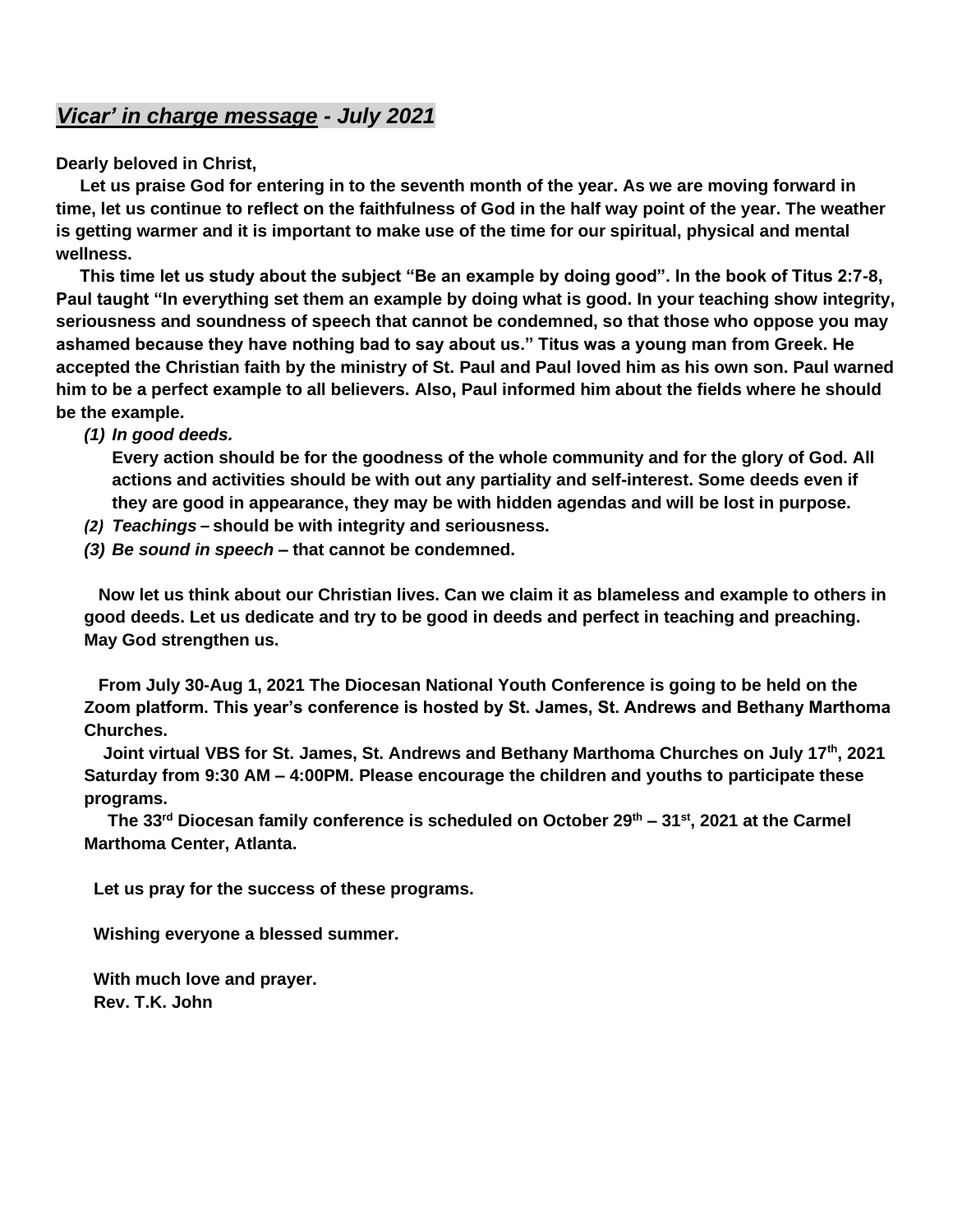# Church executive committee 2021

|                         | <b>NAME</b>            | <b>E-MAIL</b>              | <b>HOME TEL#</b> | CELL <sup>#</sup> |  |  |
|-------------------------|------------------------|----------------------------|------------------|-------------------|--|--|
| <b>OFFICE BEARERS</b>   |                        |                            |                  |                   |  |  |
| Vicar/President         | Rev.Ajith Varghese     | revajithkalappila@yahoo.in |                  | 91 7356167110     |  |  |
| Vicar In Charge         | Rev.T.K. Jiohn         |                            |                  | (516) 587-7390    |  |  |
| Vice-president          | M.S. Eappen            | mseappen@yahoo.com         | (845) 365-1550   | (845) 270-0076    |  |  |
| Secretary               | John Job               | jjjnjob@msn.com            | (845) 267-3387   | (845) 304-3334    |  |  |
| Treasurer               | <b>Thomas Varghese</b> | tvarg19301@gmail.com       | (845) 627-2535   | (845) 300-7019    |  |  |
| Accountant              | Linu Abraham           | linuabraham@hotmail.com    | (845) 627-0123   | (845) 300-8899    |  |  |
| Lay Leader              | Dey P. Neduvelil       | deyned@gmail.com           | (845) 523-2961   | (845) 653-2418    |  |  |
| Clarkstown area repres. | Rosamma Chacko         | chackoyohannan@gmail.com   | (845) 371-2996   | (845) 664-3014    |  |  |
| Orangetown area repre   | <b>Binu Thomas</b>     | bbinoss@gmail.com          | (845) 624-3640   | (845) 598-4393    |  |  |
| Ramapo area rep.        | Ajay Pappan            | Ajaypappan@yahoo.com       | (845) 504-0599   | (845) 300-5844    |  |  |
| Choir rep.              | Jiji John              | Jjohn17@optonline.net      | (845) 215-9131   | (845) 598-0856    |  |  |
| Edavaka mission rep.    | Joseph P. David        | jdavi1418@gmail.com        | (845) 352-9435   | (845) 263-2704    |  |  |
| Sevika sanghom          | <b>Jessy Thomas</b>    | jojitom@gmail.com          | (845) 352-1253   | (845) 608-4249    |  |  |
| Senior Citizen          | T.K. Koshy             | j6234871@live.com          | (845) 268-1990   | (845) 480-2860    |  |  |
| Sunday School           | <b>Mathew Sanuel</b>   | msrdd@hotmail.com          | (845) 613-7673   | (845) 480-6112    |  |  |
| Youth fellowship        | Namitha Joshua         | namitajoshua@gmail.com     | (607) 379-2581   | (607) 379-2581    |  |  |
| Assembly member         | Linu Abraham           | linuabraham@hotmail.com    | (845) 627-0123   | (845) 300-8899    |  |  |
| Mandalam member         | Zachariah<br>Abraham   | Zachariah39@hotmail.com    | (845) 425-7748   | (877) 621 7148    |  |  |

| <b>Date</b> | <b>Time</b> | <b>Worship services</b>           |  |
|-------------|-------------|-----------------------------------|--|
| July 04     | 9:30 AM     | Divine worship (Malayalam)        |  |
| July 11     | 9:30 AM     | <b>Holy Communion (Malayalam)</b> |  |
| July 18     | 9:30 AM     | Devine worship (English)          |  |
| July 25     | 9:30 AM     | Divine worship (Malayalam)        |  |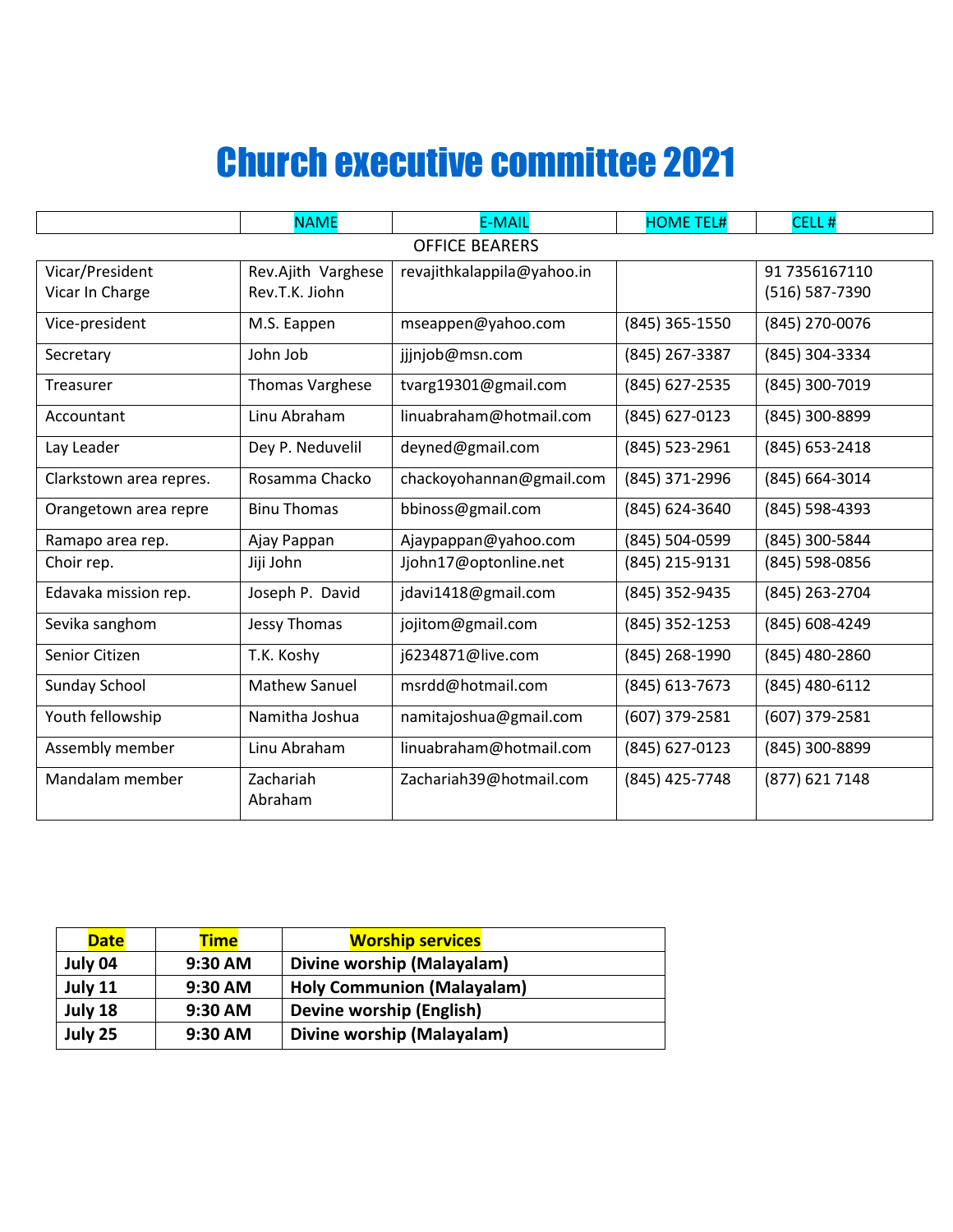## *Lectionary July 2021*

| <b>Date</b>                                        | <b>Lesson 1</b>                                                                        |  | <b>Lesson 2</b> |              | <b>Epistle</b> | <b>Gospel</b> |               |
|----------------------------------------------------|----------------------------------------------------------------------------------------|--|-----------------|--------------|----------------|---------------|---------------|
|                                                    | Christian Stewardship - Tithe Offering,                                                |  |                 |              |                |               |               |
| July 04                                            | 1Chr 29:1-9<br>Acts $5:1-11$                                                           |  |                 | Phil 4:10-20 |                | Luke 19:11-26 |               |
|                                                    | <b>Priests: Called to be Imitators of Christ</b>                                       |  |                 |              |                |               |               |
| July 11                                            | Mal 1:6-14                                                                             |  | 2Tim 2:1-13     |              | Gal 6:11-18    |               | John 21:15-19 |
| God's People to be prepared for Witness<br>July 18 |                                                                                        |  |                 |              |                |               |               |
|                                                    | Deut 6:1-12                                                                            |  | Eph 5:1-21      |              | Rom 13:11-14   |               | Matt 5:13-16  |
|                                                    | The Gift of the Holy Spirit – Given for Common Wellbeing, St. James the Apostle's Day, |  |                 |              |                |               |               |
| July 25                                            | Exod 36:1-7                                                                            |  | Eph 4:7-13      |              | 1Cor 12:1-11   |               | John 20:19-23 |

### *Birthday – July 2021*

| <b>Dates</b> | <b>Name</b>                | <b>Town</b>          |
|--------------|----------------------------|----------------------|
| July 01      | Namita Maria Joshua        | <b>Nanuet</b>        |
| July 02      | <b>Roy Eappen</b>          | <b>Palisades</b>     |
| July 04      | <b>Anne Mathews</b>        | <b>Suffern</b>       |
| July 08      | <b>Thomas Ninan</b>        | <b>New City</b>      |
| July 11      | <b>Grace Varughese</b>     | <b>Suffern</b>       |
| July 12      | <b>Sherin Philip</b>       | <b>Spring Valley</b> |
| July 17      | Easo Kurian                | Orangeburg           |
| July 18      | <b>Ethel Gopee</b>         | Orangeburg           |
| July 20      | Ann Jacob                  | <b>Congers</b>       |
| July 21      | <b>Chacko Yohannan</b>     | <b>New City</b>      |
| July 23      | George K. Cherian          | Orangeburg           |
| July 26      | <b>Dias Mathew Samuel</b>  | <b>New City</b>      |
| July 27      | <b>Aleyamma Mathew</b>     | <b>Nanuet</b>        |
| July 29      | <b>Ned Philip Idiculla</b> | <b>Bergenfield</b>   |
| July 30      | <b>Rose Mary Samuel</b>    | <b>New City</b>      |
| July 31      | <b>Christine Tom</b>       | <b>Congers</b>       |